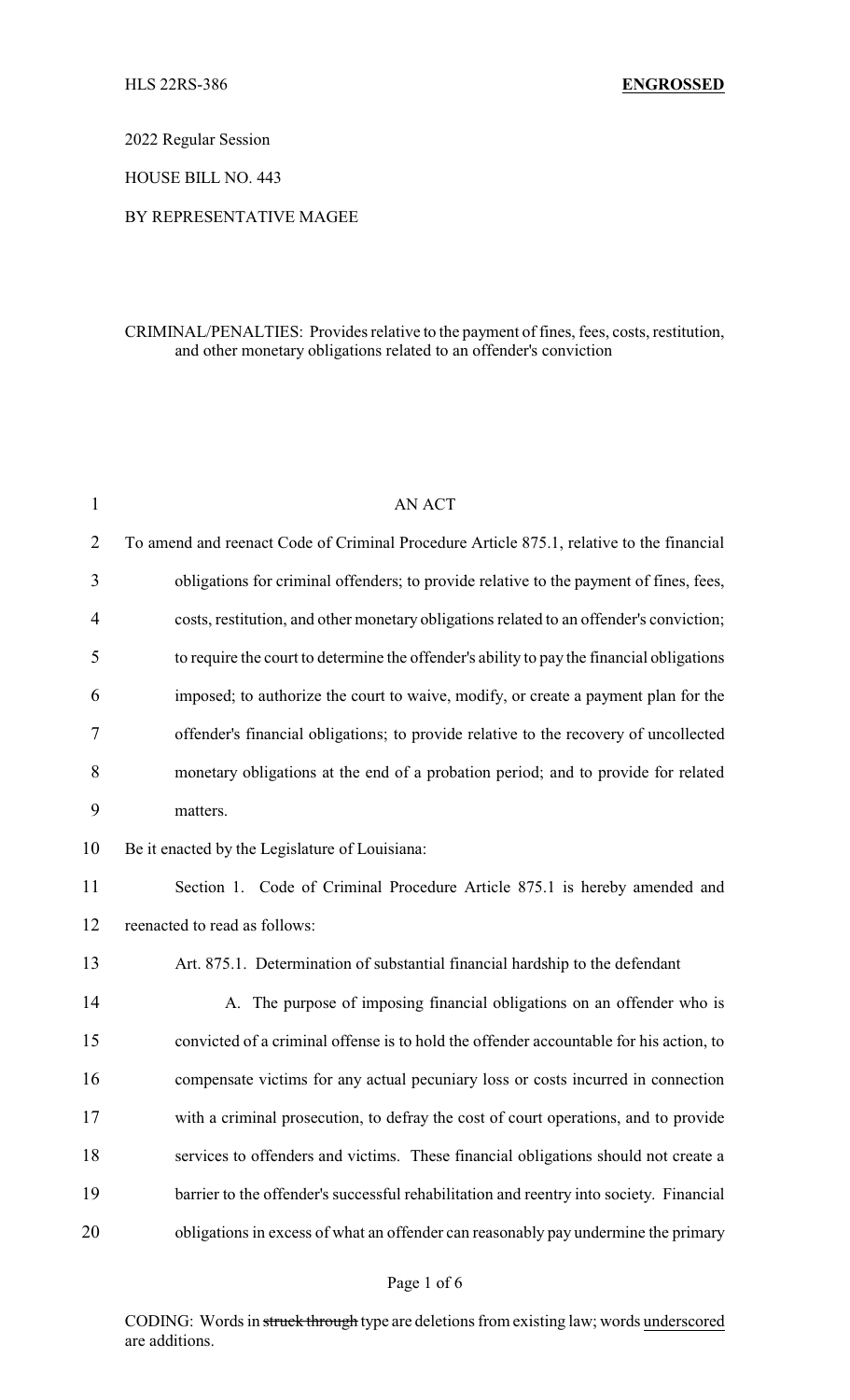1 purpose of the justice system which is to deter criminal behavior and encourage compliance with the law. Financial obligations that cause undue hardship on the offender should be waived, modified, or forgiven. Creating a payment plan for the offender that is based upon the ability to pay, results in financial obligations that the offender is able to comply with and often results in more money collected. Offenders who are consistent in their payments and in good faith try to fulfill their financial obligations should be rewarded for their efforts.

 B. For purposes of this Article, "financial obligations" shall include any fine, fee, cost, restitution, or other monetary obligation authorized by this Code or by the Louisiana Revised Statutes of 1950 and imposed upon the defendant as part of a criminal sentence, incarceration, or as a condition of the defendant's release on probation or parole.

 C.(1) Notwithstanding any provision of law to the contrary, prior to ordering the imposition or enforcement of any financial obligations as defined by this Article, the court shall conduct a hearing to determine whether payment in full of the aggregate amount of all the financial obligations to be imposed upon the defendant would cause substantial financial hardship to the defendant or his dependents. The court may consider, among other factors, whether any victim of the crime has incurred a substantial financial hardship as a result of the criminal act or acts and whether the defendant is employed.

21 (2) The defendant <u>or the court</u> may not waive the judicial determination of a substantial financial hardship required by the provisions of this Paragraph. If the court waives the hearing on its own motion, the court shall provide reasons, entered upon the record, for its determination that the defendant is capable of paying the fines, fees, and penalties imposed without causing a substantial financial hardship. 26 D.(1) If the court determines that payment in full of the aggregate amount of all financial obligations imposed upon the defendant would cause substantial

 financial hardship to the defendant or his dependents, the court shall do either of the following:

### Page 2 of 6

CODING: Words in struck through type are deletions from existing law; words underscored are additions.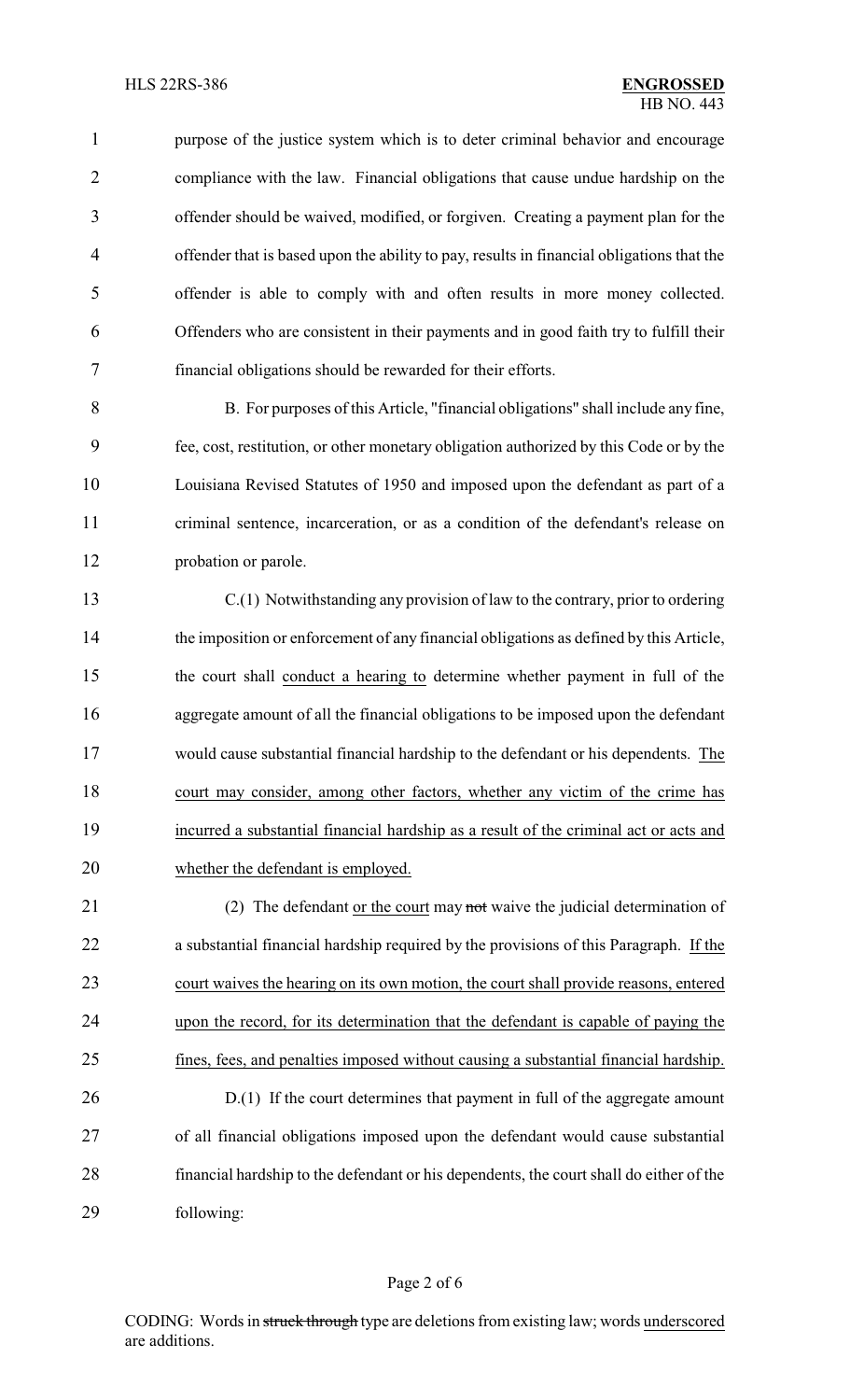| $\mathbf{1}$   | (a) Waive all or any portion of the financial obligations, except as provided           |
|----------------|-----------------------------------------------------------------------------------------|
| $\overline{2}$ | in Paragraph E of this Article.                                                         |
| 3              | (b) Order a payment plan that requires the defendant to make a monthly                  |
| $\overline{4}$ | payment to fulfill the financial obligations.                                           |
| 5              | $(2)(a)$ The amount of each monthly payment for the payment plan ordered                |
| 6              | pursuant to the provisions of Subsubparagraph $(1)(b)$ of this Paragraph shall be equal |
| 7              | to the defendant's average gross daily income for an eight-hour work day determined     |
| 8              | by the court after considering all relevant factors, including but not limited to the   |
| 9              | defendant's average gross daily income for an eight-hour work day.                      |
| 10             | (b) If the court has ordered restitution, half of the defendant's monthly               |
| 11             | payment shall be distributed toward the defendant's restitution obligation.             |
| 12             | (c) <del>During</del> Except as provided in Paragraph E of this Article, during any     |
| 13             | periods of unemployment, homelessness, or other circumstances in which the              |
| 14             | defendant is unable to make the monthly payment, the court or the defendant's           |
| 15             | probation and parole officer is authorized to impose a payment alternative, including   |
| 16             | but not limited to any of the following: substance abuse treatment, education, job      |
| 17             | training, or community service.                                                         |
| 18             | (3) If, after the initial determination of the defendant's ability to fulfill his       |
| 19             | financial obligations, the defendant's circumstances and ability to pay his financial   |
| 20             | obligations change, the state, the defendant or his the defendant's attorney may file   |
| 21             | a motion with the court to reevaluate the defendant's circumstances and determine,      |
| 22             | in the same manner as the initial determination, whether under the defendant's          |
| 23             | current circumstances payment in full of the aggregate amount of all the financial      |
| 24             | obligations imposed upon the defendant would cause substantial financial hardship       |
| 25             | to the defendant or his dependents. Upon such motion, if the court determines that      |
| 26             | the defendant's current circumstances would cause substantial financial hardship to     |
| 27             | the defendant or his dependents, the court may either waive or modify the               |
| 28             | defendant's financial obligation, or recalculate the amount of the monthly payment      |
| 29             | made by the defendant under the payment plan set forth in Subsubparagraph $(1)(b)$      |

# Page 3 of 6

CODING: Words in struck through type are deletions from existing law; words underscored are additions.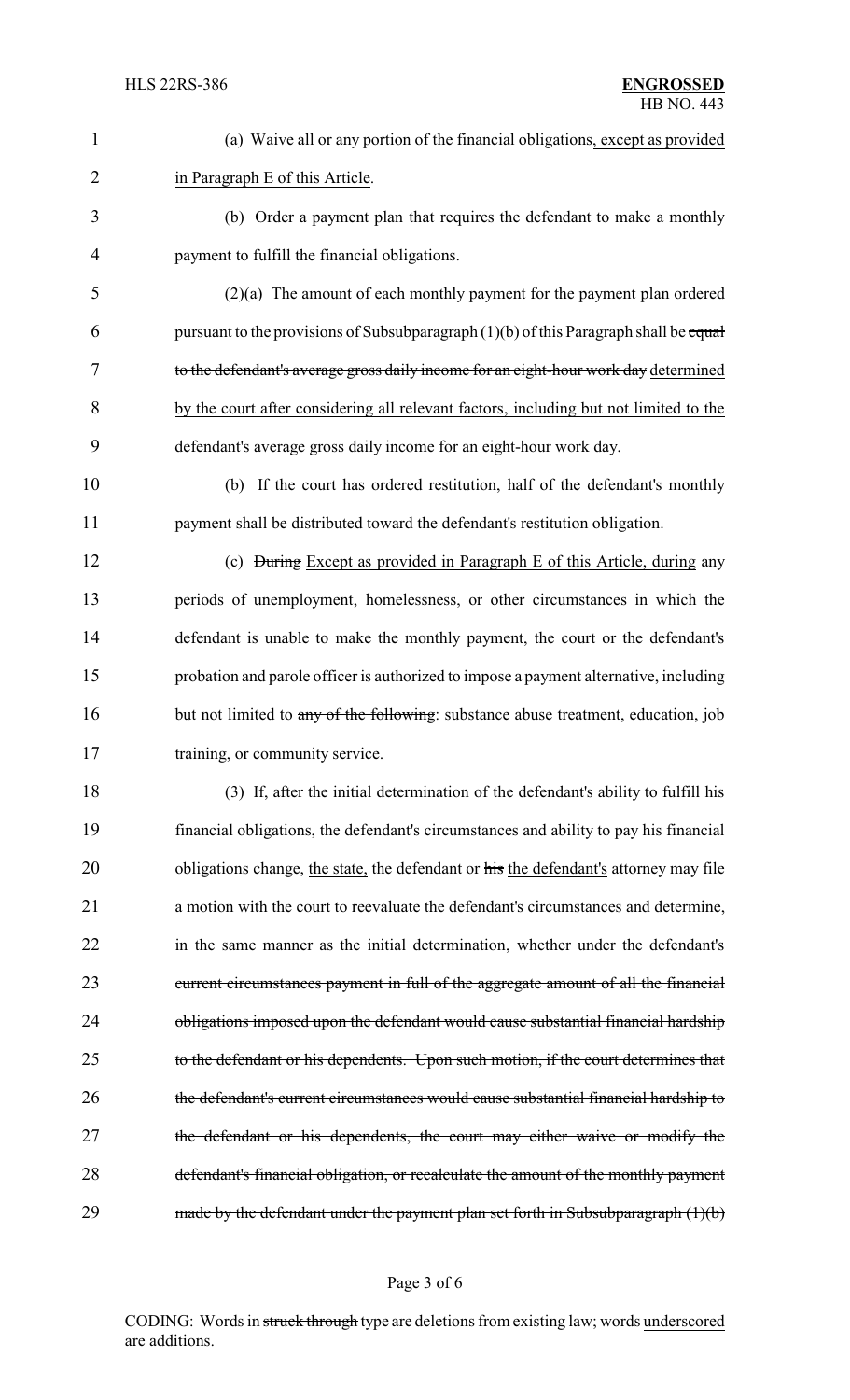| $\mathbf{1}$   | of this Paragraph a modification of the monthly financial obligation imposed           |
|----------------|----------------------------------------------------------------------------------------|
| $\overline{2}$ | pursuant to this Section is appropriate under the circumstances.                       |
| 3              | E. If a defendant is ordered to make monthly payments under a payment plan             |
| 4              | established pursuant to the provisions of Subsubparagraph (D)(1)(b) of this Article,   |
| 5              | the defendant's outstanding financial obligations resulting from his criminal          |
| 6              | conviction are forgiven and considered paid-in-full if the defendant makes consistent  |
| $\tau$         | monthly payments for either twelve consecutive months or consistent monthly            |
| 8              | payments for half of the defendant's term of supervision, whichever is longer          |
| 9              | Notwithstanding any other provision of this Article or any other provision of law to   |
| 10             | the contrary, a court may not waive nor forgive restitution due to a crime victim      |
| 11             | unless the victim to whom restitution is due consents to such an action.               |
| 12             | F. If, at the termination or end of the defendant's term of supervision, any           |
| 13             | restitution ordered by the court remains outstanding, the balance of the unpaid        |
| 14             | restitution shall be reduced to a civil money judgment in favor of the person to whom  |
| 15             | restitution is owed, which may be enforced in the same manner as provided for the      |
| 16             | execution of judgments pursuant to the Code of Civil Procedure which may be            |
| 17             | enforced in the same manner as provided for the execution of judgments in the          |
| 18             | Louisiana Code of Civil Procedure. For any civil money judgment ordered under          |
| 19             | this Article, the clerk shall send notice of the judgment to the last known address of |
| 20             | the person to whom the restitution is ordered to be paid.                              |
| 21             | G. The provisions of this Article shall apply only to defendants convicted of          |
| 22             | offenses classified as felonies under applicable law.                                  |
| 23             | Section 2. Notwithstanding Section 5(A) of Act No. 313 of the 2021 Regular Session     |
| 24             | of the Legislature, Sections 1 and 2 of that Act shall not become effective.           |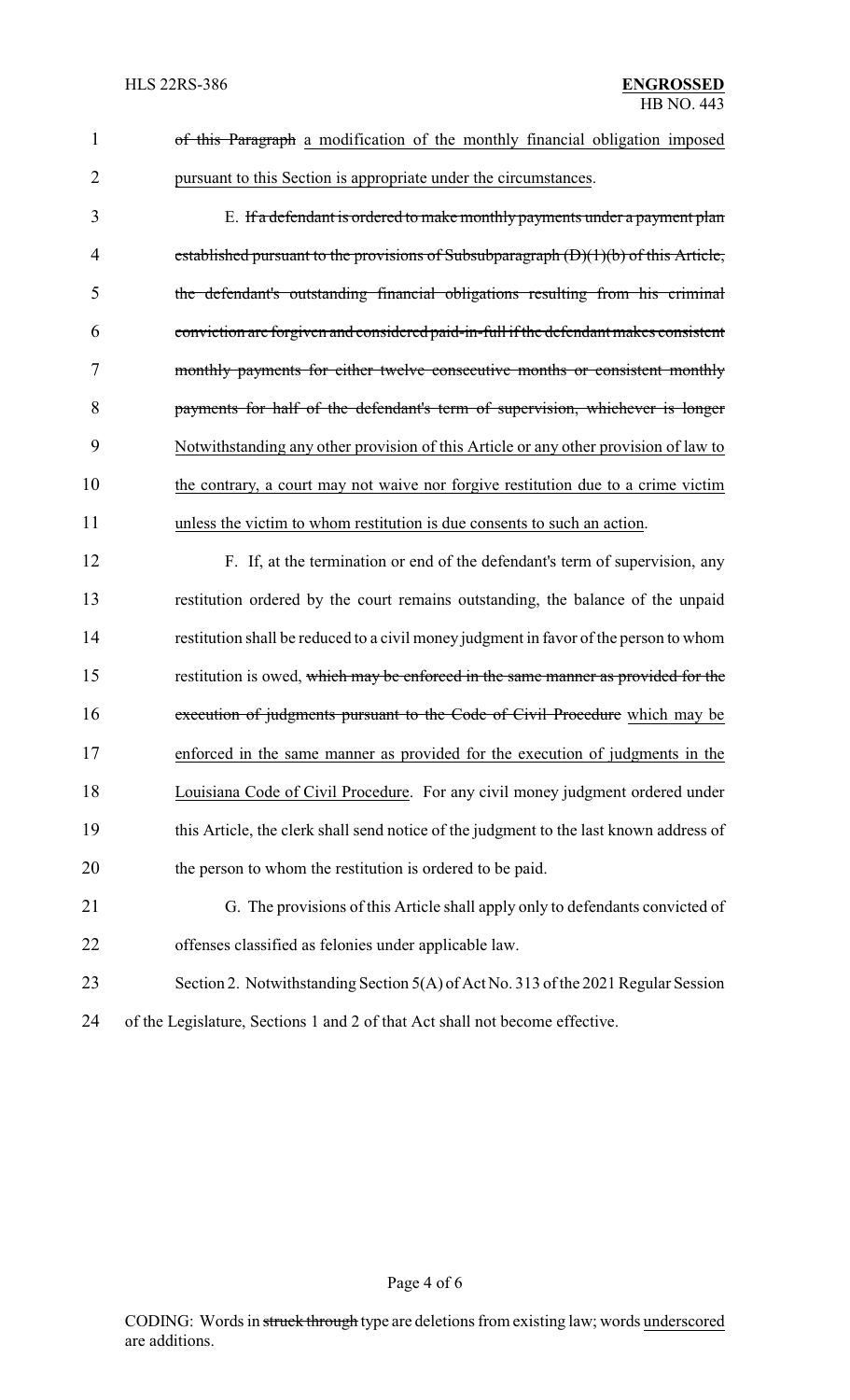### DIGEST

The digest printed below was prepared by House Legislative Services. It constitutes no part of the legislative instrument. The keyword, one-liner, abstract, and digest do not constitute part of the law or proof or indicia of legislative intent. [R.S. 1:13(B) and 24:177(E)]

| HB 443 Engrossed | 2022 Regular Session | Magee |
|------------------|----------------------|-------|
|------------------|----------------------|-------|

**Abstract:** Provides relative to the financial obligations of criminal offenders and the consideration of financial hardship in establishing the method of payment of the defendant's obligations.

Present law provides that the purpose of imposing financial obligations on an offender who is convicted of a criminal offense is to hold the offender accountable for his action, to compensate victims for any actual pecuniary loss or costs incurred in connection with a criminal prosecution, to defray the cost of court operations, and to provide services to offenders and victims.

Present law further provides that these financial obligations should not create a barrier to the offender's successful rehabilitation and reentry into society, that financial obligations that cause undue hardship on the offender should be waived, modified, or forgiven, and that creating a payment plan for the offender that is based upon the ability to pay, results in financial obligations that the offender is able to comply with and often results in more money collected.

Present law provides a definition for "financial obligations".

Present law provides that prior to ordering the imposition or enforcement of any financial obligations, the court shall determine whether payment in full of the aggregate amount of all the financial obligations to be imposed upon the defendant would cause substantial financial hardship to the defendant or his dependents.

Proposed law retains present law but also requires the court to conduct a hearing to determine if the financial obligation would cause a substantial financial hardship on the defendant.

Present law provides that the defendant may not waive the judicial determination of a substantial financial hardship.

Proposed law authorizes the defendant or the court to waive the judicial determination, and also provides that if the court waives the hearing on its own motion, the court shall provide reasons, entered upon the record, for its determination.

Present law provides that if the court determines that payment in full of the aggregate amount of all financial obligations imposed upon the defendant would cause substantial financial hardship to the defendant or his dependents, the court shall either waive all or a portion of the financial obligations or order a payment plan that requires the defendant to make a monthly payment to fulfill the financial obligations.

Proposed law retains present law and provides an exception by requiring the consent of the victim before waiving any award of restitution owed to the victim.

Present law provides that the amount of each monthly payment for the payment plan shall be equal to the defendant's average gross daily income for an eight-hour work day.